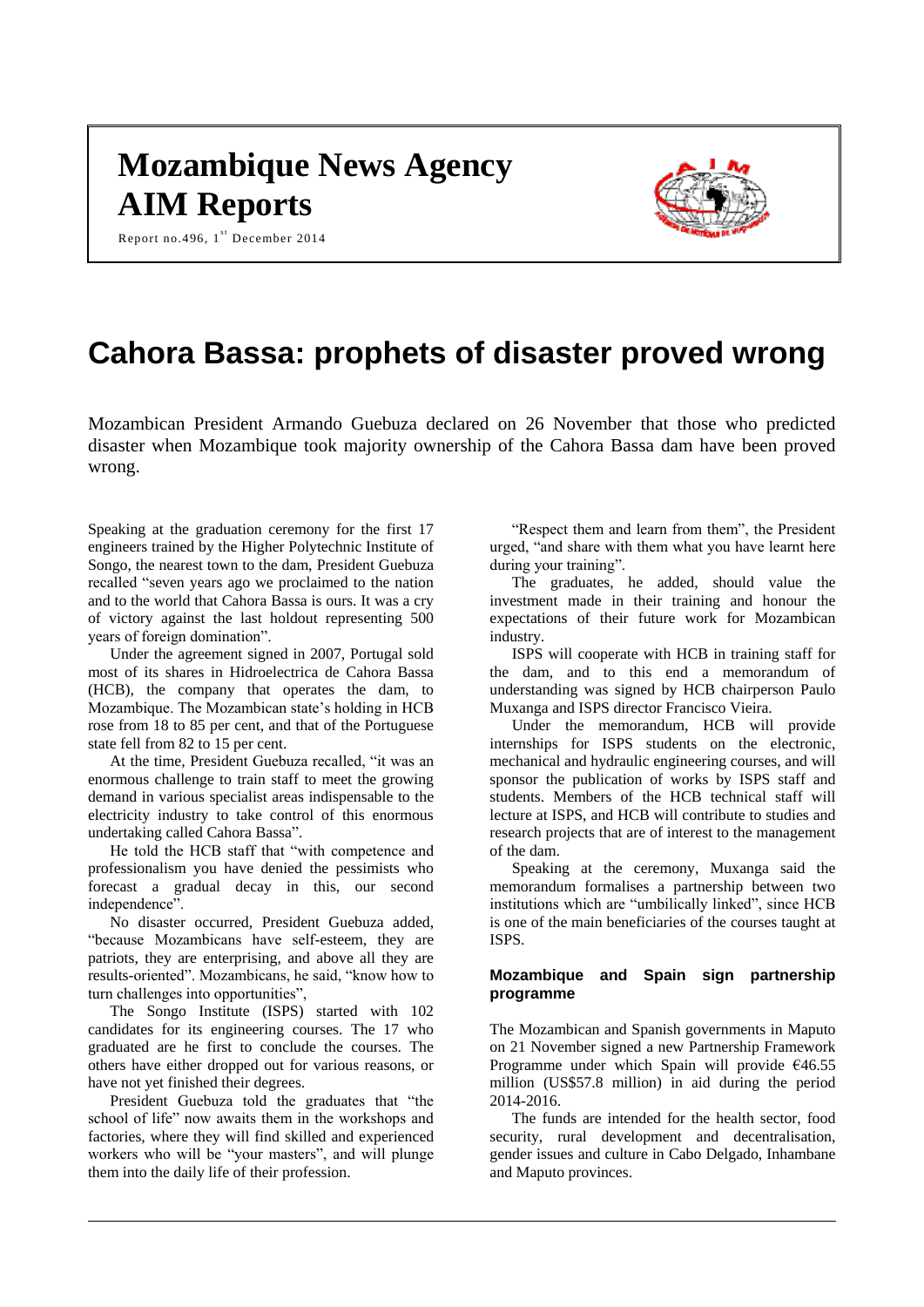# **Caretaker government would be unconstitutional**

The demand for a "caretaker government", raised repeatedly by Renamo leader Afonso Dhlakama is "an unconstitutional proposal", according to Edson Macuacua, spokesperson for President Armando Guebuza.

Nothing in the Mozambican legal order would make it possible to form such a government, Macuacua told reporters on 28 November.

Dhlakama has made this demand before the definitive results from the 15 October general elections are known, The Constitutional Council, the country's highest body in matters of constitutional and electoral law has yet to validate and proclaim the election results.

Macuacua urged all political parties to be patient and wait for the decision of the Constitutional Council. So far the Council has only given rulings on appeals by political parties (mostly by the Mozambique Democratic Movement, MDM). It has yet to rule on the validity of the elections themselves.

On tour in central Mozambique, Dhlakama claimed the elections were fraudulent and that the way forward was to put together his 36 per cent of the vote, which he described as genuine, and the 57 per cent of Filipe Nyusi, the candidate of the ruling Frelimo Party which he considered "false", and to form what amounts to a coalition government.

Dhlakama insisted that he would not be president of the "caretaker government". He said it could include, not only people chosen by Frelimo and Renamo, but also "intellectuals" and people from the minor parties.

#### **Assembly passes freedom of information bill**

The Mozambican parliament, the Assembly of the Republic, on 26 November unanimously passed the second and final reading of a freedom of information bill which will oblige public bodies, and those private bodies which undertake activities of general interest, to release information to any citizen requesting it.

The bill passed its first reading on 21 August, during the final ordinary sitting of this legislature. But the Assembly ran out of time, and as the election campaign began (on 30 August), its members scattered across the country, and the bill was one of the matters left in limbo.

This bill, and several other items of unfinished business from the previous sitting, was the main reason for calling an extraordinary sitting.

The call for a Freedom of Information Act came, not from any political party, but from journalists. A draft bill on the matter was submitted to the Assembly over eight years ago by the Mozambican chapter of the regional press freedom body MISA (Media Institute of Southern Africa). The political party parliamentary groups clearly did not regard it as a priority. Even when it found its way onto the parliamentary agenda in 2013, it was not discussed because that sitting too ran out of time.

The bill, as finally passed, marks a major step forward in obliging officials to make information freely available. It states that the bodies covered, public and private, "have the duty to make available information of public interest in their power, publishing it through the legally permitted channels, which can make it increasingly accessible to citizens".

Among the material which must be made available are annual activity plans and budgets; audit, inquiry and inspection reports; environmental impact reports; and contracts, including the revenue and expenditure involved.

In the past, state bodies have often turned down requests from journalists for such documents on the grounds that they are "secret". But the bill now specifically forbids restrictions on access to information of public interest, and orders public powers to keep their archives open.

All information must be kept "in duly catalogued and indexed records so as to facilitate the right to information".

The bill states "public bodies, and private bodies invested with public powers, by law or by contract, exercise their activities in the interest of society and so those activities must be made known to citizens".

It adds "the permanent democratic participation of citizens in public life presupposes access to information of public interest so as to formulate and express value judgments on the management of public affairs, and this influence decision making".

Public documents and archives must be open to anyone wishing to see them. The people requesting access do not need to state what they intend to do with the information.

The person requesting the information needs do nothing more than identify him or herself. The documents requested must be made available within 21 days, and consulting them is free of charge (apart from the costs of photocopying, if the petitioner wishes to take them away).

There are exceptions. Freedom of information does not apply to state secrets. But state secrets must be defined as such by law, and officials cannot just decide off the top of their heads what constitutes a classified document.

Documents that are involved in ongoing court cases and are therefore sub judice are also exempt from the freedom of information rules. More controversially, sensitive information on banks and their clients cannot be revealed, and commercial and industrial secrets are also protected, if knowledge of these matters by competitors could damage the productivity of the company concerned.

The bill also exempts the private lives of citizens from freedom of information requests and states that no information that could endanger the victims of crimes, witnesses or whistle blowers should be made public.

If any official rejects a request for information, he must explain why, and the petitioner may appeal, including through the courts.

#### **Mozambique and India sign hydrocarbon MoU**

Mozambique has signed a Memorandum of Understanding (MoU) with India for cooperation in the oil and gas sector. The signing took place on 26 November in New Delhi during a meeting between Mozambican Foreign Minister Oldemiro Baloi and India's Petroleum Minister Dharmendra Pradhan.

The MoU underscores opportunities for the two countries to work together to enhance capacity building, forge closer cooperation between research and training centres, and intensify technology transfer.

The bilateral accord was approved by the Indian government at the end of October. At the time the government commented, "Mozambique is strategically located near India and is ideally suited for bringing natural gas to India at market-determined price. Participation of Indian energy companies in the project will facilitate access to LNG for the growing Indian gas market".

Three Indian companies have a combined thirty per cent stake in Area 1 in the Rovuma Basin, off the coast of Cabo Delgado, where US company Anadarko is the operator.

Baloi is in India on a six day official visit at the invitation of Minister for External Affairs Sushma Swaraj.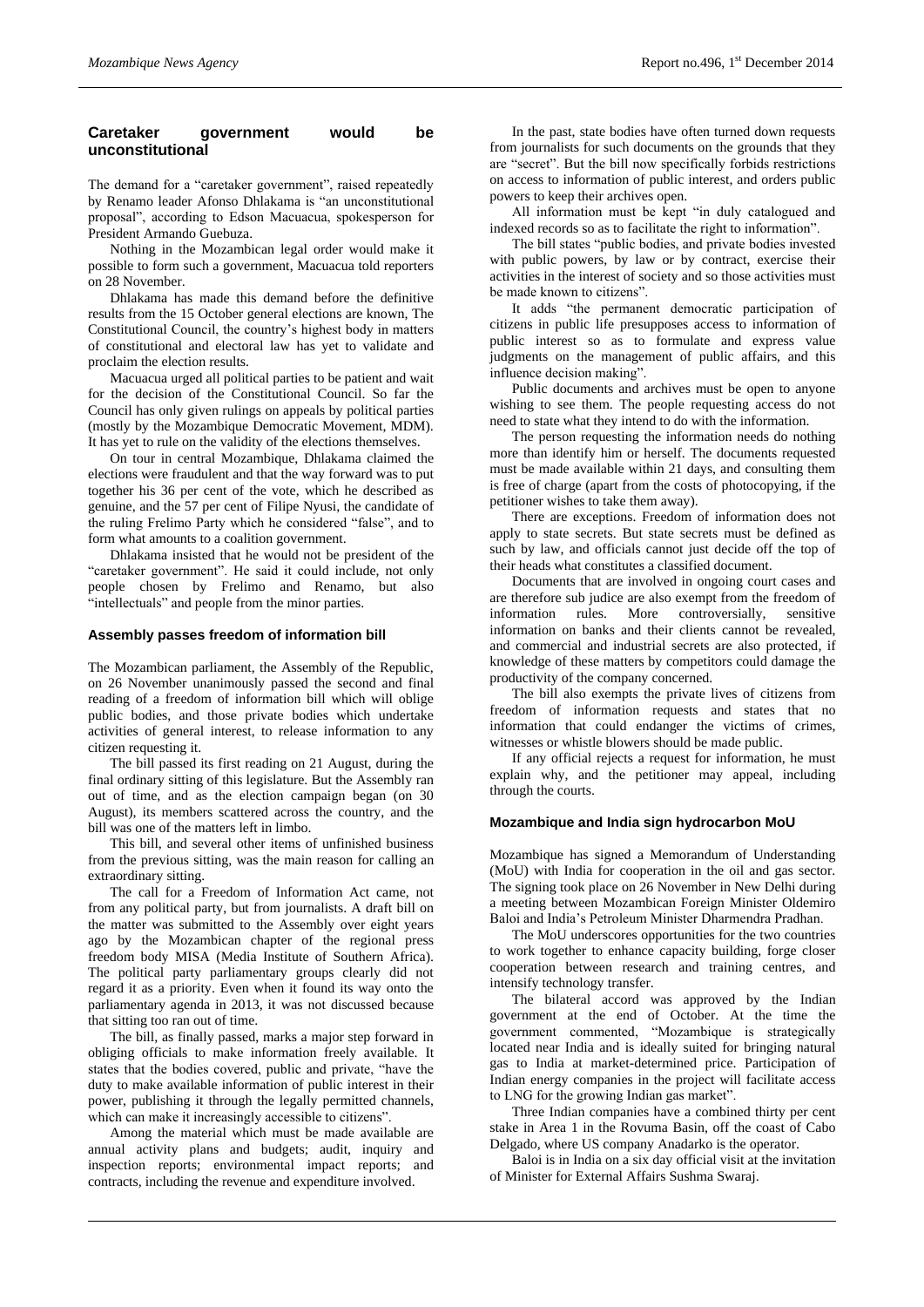#### **Mozambican coal arrives in India**

The Indian state-owned International Coal Ventures Ltd (ICVL) on 27 November announced that the first shipment of coal from its concession in central Mozambique has arrived at port in Visakhapatnam in eastern India.

The premium hard coking coal from the Benga mine is destined for use by the Steel Authority of India.

In October, ICVL acquired three concessions in Mozambique from the Anglo-Australian company Rio Tinto – its 65 per cent stake in the Benga open cast coal mine, and the Zambeze and Tete East projects, all in Tete province (the remaining stake is owned by Tata Steel). Of these, only Benga is in production, currently mining five million tonnes of coal a year. However, the company is looking at increasing production to twelve million tonnes per year.

In a statement ICVL pointed out that "this shipment marks the beginning of establishing a long term and reliable source of supply".

It added, "with huge reserves now under the control of ICVL, coal output would be progressively increased for meeting current and the growing requirements of the Indian steel majors".

The company argued that "ICVL is putting in place a strong management team to make the mining operations efficient and cost effective. With transport infrastructure in Mozambique under expansion, ICVL would be well positioned to take advantage of increasing volumes from its Mozambique assets for imports to India".

ICVL is a joint venture between five Indian state owned concerns, namely the Steel Authority of India Ltd (SAIL), Coal India Ltd, Rashtriya Ispat Nigam Ltd (RINL), NTPC Ltd and NMDC Ltd. It was set up to acquire coal assets abroad, in order to guarantee secure supplies of coking coal for the Indian steel industry.

SAIL and RINL are increasing steel production and by 2015 will need 25 million tonnes per year of coking coal, most of which will be imported.

#### **First goods train from Moatize arrives in Nacala**

The first goods train to use the new railway from the Moatize coal basin, in the western province of Tete, to the mineral port at Nacala-a-Velha, on the northern coast, arrived at the port on 24 November.

The train had set off from Nacala-a-Velha several days earlier with empty wagons, and returned with an assortment of merchandise, which did not include coal. This was a dummy run to test the new line, the main purpose of which is to transport the coal mined by the Brazilian company Vale at its open cast mine in Moatize.

After the arrival of the train, the port equipment will be tested and the cargo loaded onto a waiting ship.

The railway and the Nacala-a-Velha coal terminal are operated by the Integrated Nacala Logistics Corridor (CLN), which is owned 80 per cent by Vale and 20 per cent by the Mozambican ports and rail company, CFM.

CLN's forecast is that by the end of 2015 the line will carry 11 million tonnes of coal a year. Continued investment in improvements to the line will push this up to 13 million tonnes a year in 2016, and 18 million tonnes a year in 2018.

#### **Nacala airport due to open on 13 December**

The new international airport in the northern city of Nacala is expected to be inaugurated on 13 December, according to Transport Minister Gabriel Muthisse.

Speaking during a visit to the construction site, the minister added that the work is now 95 per cent complete.

The airport has been under construction since September 2011. It will have two departure lounges (for domestic and international flights) and the ability to handle half a million passengers per year. It will also have a cargo terminal with the capacity to handle 4,600 tonnes of cargo per year.

According to a report in the independent daily "O Pais", Ethiopian Airlines and South African Airways are interested in using the airport, although the first company to operate out of the facility will be the national airline LAM.

LAM has announced that it will start operating three flights a week between Maputo and Nacala. In May LAM revealed that it is considering using its new Boeing 737s (which are due to arrive in May next year) to fly from Nacala to Dubai and Mumbai.

#### **President inaugurates road in Zambezia**

President Armando Guebuza on 27 November inaugurated the rehabilitated road linking the town of Gurue to the locality of Magige in the central province of Zambezia.

The 35 kilometre road cost US\$11 million provided as a loan from the Islamic Development Bank.

At the ceremony, President Guebuza said this road was one of several that consolidated Mozambique's position in the regional network, with links to Malawi, Zambia and Zimbabwe. He said the new stretch of road greatly improves links from Malawi and the Mozambican interior to the port in Quelimane, Zambezia's provincial capital.

He added that on the road corridor from Ile to Gurue in Zambezia, and on to Cuamba, in Niassa province, via Magige, 13 bridges are currently under construction. As part of the same strategy, according to a source in the National Roads Administration (ANE), the road from Magige to Cuamba is currently being tarred.

The improved roads, President Guebuza said, will facilitate the movement of crops from upper Zambezia, such as tea, maize, beans, cassava and sunflower.

#### *Key roads in Cabo Delgado opened*

On 25 November the President inaugurated two stretches of road in the northern province of Cabo Delgado.

One is the 122 km stretch from the Oasse crossroads in Mueda district to the coastal towns of Mocimboa da Praia and Palma, while the second runs southwards from Oasse for 103 kilometres to the town of Macomia.

The total cost of the two roads was 3.6 billion meticais (about US\$116 million), obtained as loans from the Portuguese government.

The contractor for the Oasse-Mocimboa da Praia-Palma road was the Brazilian Andrade Gutierrez group, while the Oasse-Macomia road was rebuilt by the Mozambican building company CETA, which is part of the Insitec investment group.

Taken together the two repaired roads will dramatically improve the 400 kilometre journey from the Cabo Delgado provincial capital, Pemba, to Palma, the nearest town to the offshore natural gas discoveries in the Rovuma Basin. Prior to the rehabilitation this journey, even in a four wheel drive vehicle, was a bone shaking, stomach churning experience. The worst stretch was from Oasse to Mocimboa da Praia: this used to take four hours, but the journey time has now been cut to two hours.

The work began in September 2011, and should have taken 30 months. Construction hit delays and an additional nine months was added to the time frame.